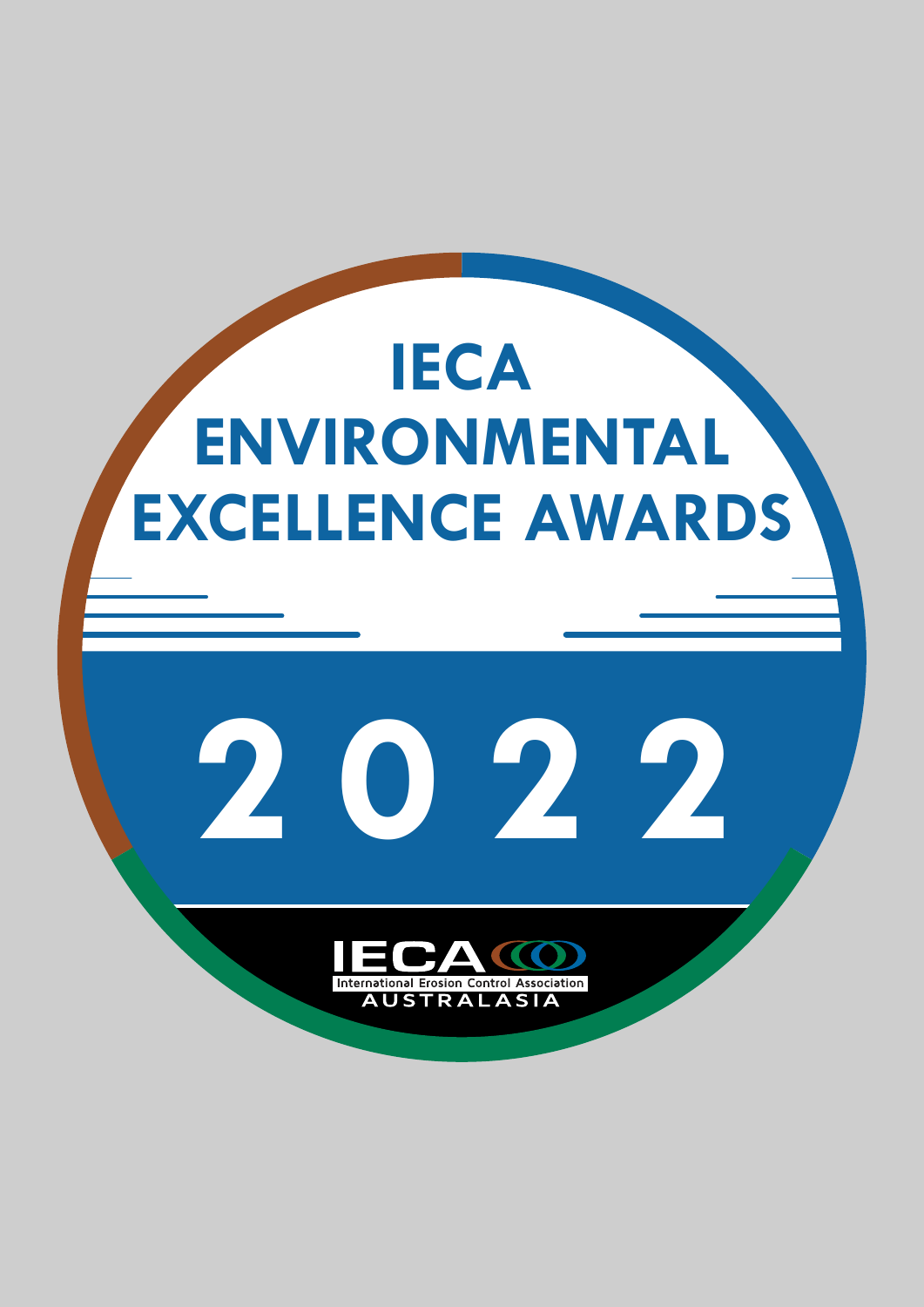# **IECA ENVIRONMENTAL EXCELLENCE AWARDS**



**2022**

**Since their inception in 1995, the Australasian Chapter of the International Erosion Control Association (IECA Aust) awards have aimed to raise the standards of the erosion and sediment control industry by celebrating innovation and outstanding achievement.**

- Encourage and recognise high quality and innovation
- Create an informed forum for debate on trends and standards
- Promote greater government and public support for the benefits and values of the industry.

IECA is a group that serves as a global resource for environmental education and exchange of information. The IECA leads and unifies those people worldwide who share a common responsibility for the prevention and control of soil erosion and its by-product, sediment pollution.

#### **These awards will showcase the significant achievements of the winners. They can benefit your organisation by...**

- promoting it as among the very best
- instilling pride in your staff who see their accomplishments on display
- enabling your colleagues and competitors to evaluate and recognise your achievements against contemporary benchmarks of excellence
- building prestige and an enhanced profile in the market and community
- encouraging excellence and innovation right across the industry



**Expressions of Interest Open** Monday 2nd May 2022

**Expressions of Interest Close** Friday 17th June 2022

**Detailed Submissions Invited** Monday 11th July 2022

**Nominations for Sustained Contributor** Friday 19th August 2022

> **Detailed Submissions Close** Friday 19th August 2022

**Finalists Announced** Monday 26th September 2022

**Winners Announced** Winners will be announced at the Conference dinner in late October 2022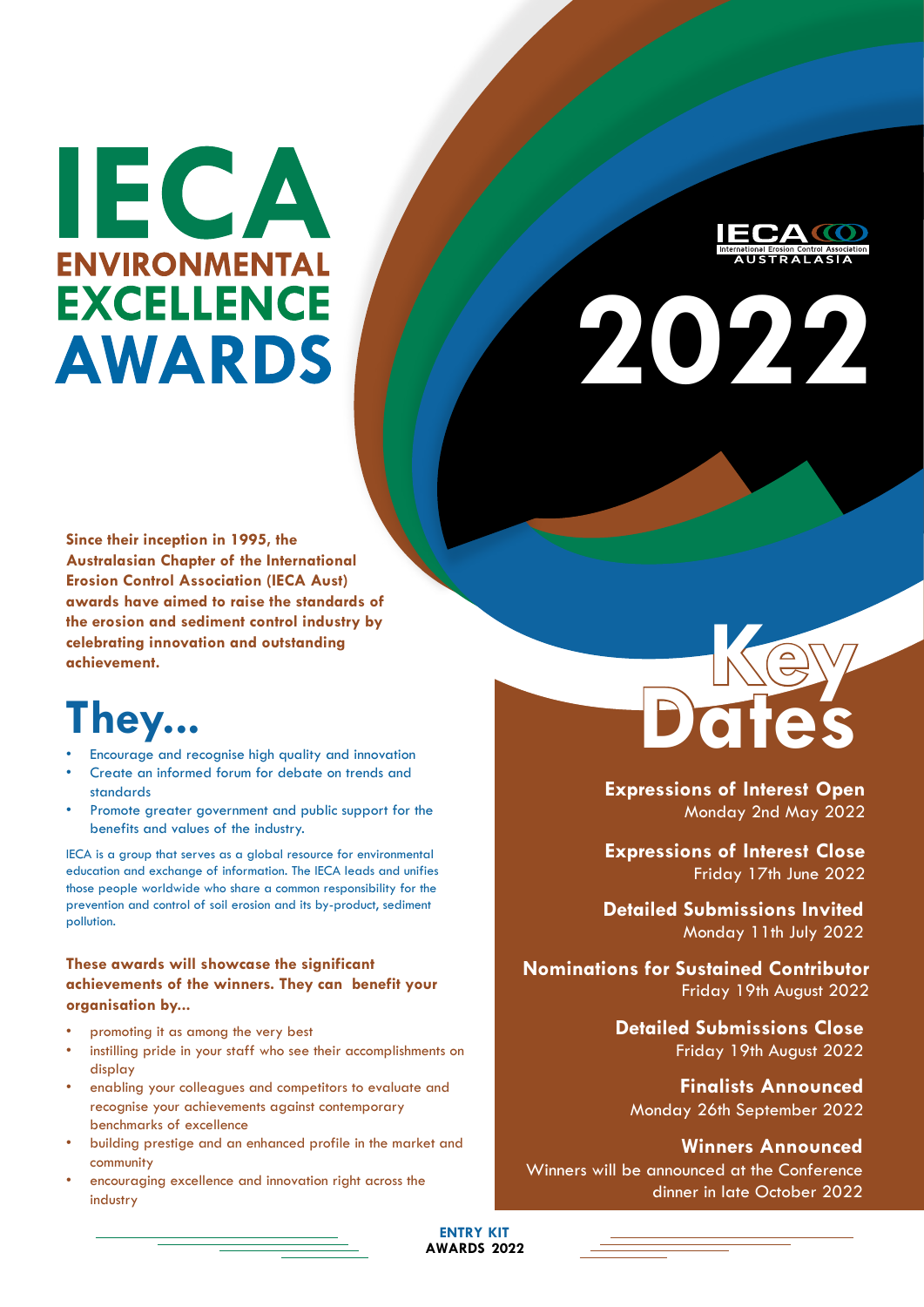



# **AWARD CATEGORIES & CRITERIA**

**AWARD FOR ENVIRONMENTAL EXCELLENCE** For a Project or operation of any value

**EXCELLENCE IN EDUCATION, INNOVATION OR CONTRIBUTION TO THE EROSION AND SEDIMENT CONTROL INDUSTRY** For an individual or organisation

**SUSTAINED CONTRIBUTOR**  For an individual who has provided distinguished service to the erosion and sediment control industry for a sustained period of time.

IECA (Australasia) awards are judged on criteria that reflect quality, skill and environmental benefits. Regardless of whether you work for a company with one employee or one hundred; whether you do five projects a year or fifty; or, whether you have recently started in the erosion control industry or have been in the industry since dirt became a four letter word, we encourage your participation in this recognition program.

**Further information and entry forms can be found on the IECA Aust website: www.austieca.com.au**

**Who Can Enter?**

- Entries are open to IECA members and non-members alike. •
- Nominations will be accepted from Australasian institutions, organisations, individuals or teams that have made a significant contribution in Australasia or abroad. •
- Non-Australasian institutions, organisations, individuals or teams are also welcome to nominate, where their work has made a significant contribution in Australasia. •

### **Winners get exclusive use of the IECA Australasia Excellence Awards Winners Logo**



**Fulton Hogan Seymour** Why te JV





**Fulton Hogan Seymour Whyte JV** 

**Fulton Hogan Taylors** JV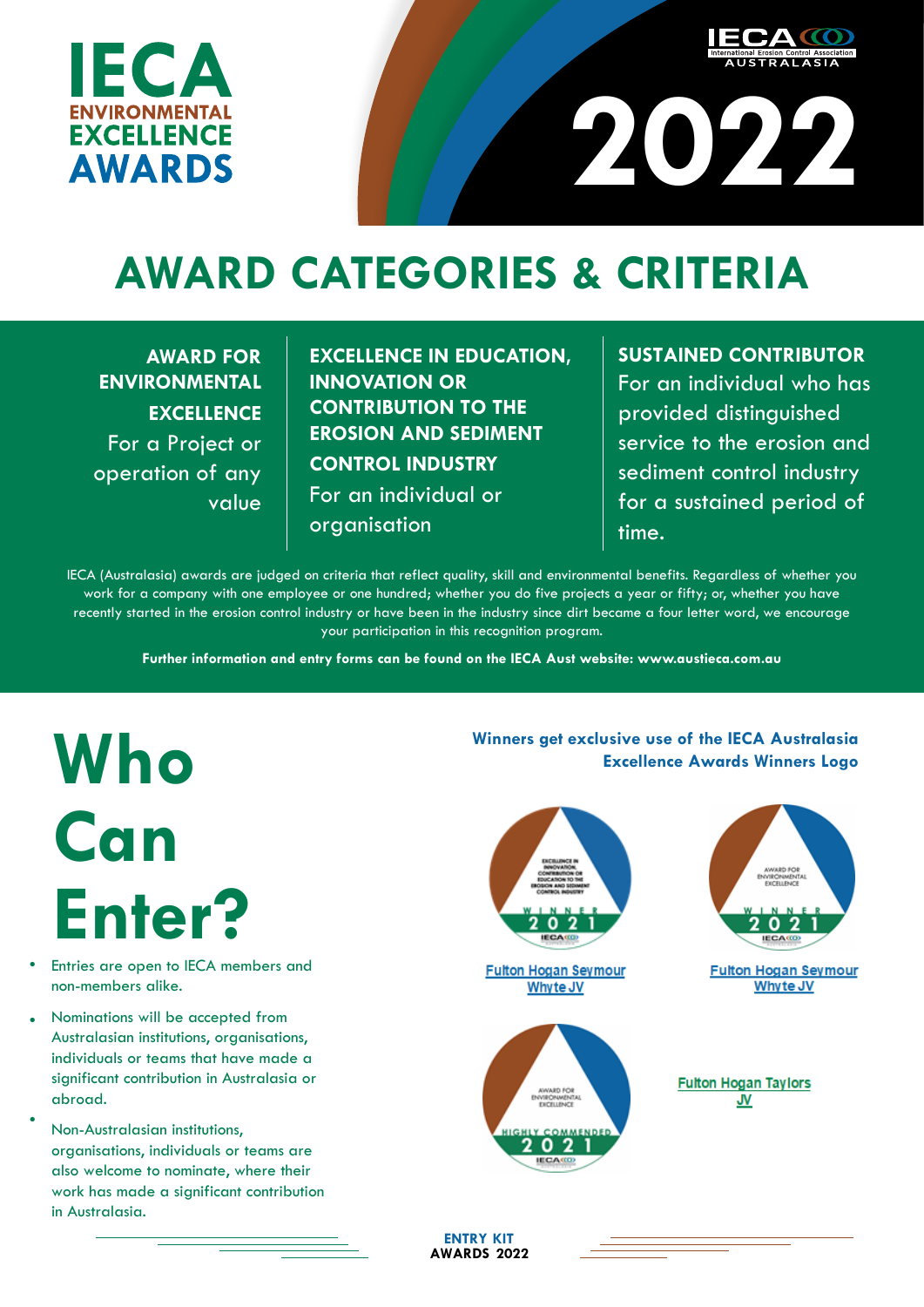



## **ENTRY SUBMISSION**

### **Expression of interest**

Complete the Expression of Interest (EOI) form and submit to the office of IECA Australasia by Friday 17th June 2022. The EOI form can be found on the IECA Australasia website www.austieca.com.au or contact the Chapter office: Ph: +61 2 4677 0901, E: admin@austieca.com.au

## **Detailed submission**

If your EOI is successful, the office of IECA Australasia will invite you to submit a detailed entry of your EOI. Following is the information you will need to include.

## **Award for Environmental Excellence:**

### **Information to Include:**

- Summary of the entry description in abstract form with a maximum of 400 words (1 page). This may be used for media releases and award publications
- Describe the location, beginning, respective milestones and completion dates (as applicable) for the entry. List the major parties involved with the entry. Summarize the sequence and dates of activities.
- Describe the distinctive features, special accomplishments, difficult challenges and other unique aspects of the entry.
- Describe the quantifiable benefits the entry has contributed to the environment, the community and the erosion control industry and your company/ organization.
- Attach any verifiable documents to support your submission. This could include, but not be limited to: NATA accredited lab results, peer review, written letters of support from industry
- Name and describe the person(s) who would receive the award. Include company/affiliation, mailing address, phone, and e-mail.
- List three referees who were directly involved with the entry. Please include name, company/ affiliation, address, phone, e-mail and their position or role associated with the entry.

Please note, entries will be judged on the following criteria, as applicable to the selected Award category and the respective weighting allocated:

- 1. Completeness and clarity Weighting of 5%.
- 2. Demonstrated success of entry in improving land, air or water quality through the application of erosion and sediment control technologies and/or programs - Weighting of 30%
- Use of innovative approaches that maximise 3. performance - Weighting of 20%.
- 4. Description of methodology, scientific design, and effectiveness - Weighting of 5%.
- 5. Demonstration of tangible and quantifiable improvements in cost control while reducing off site effects as a result of the practices implemented - Weighting of 10%.
- Ability of entry to serve as a model for similar 6. efforts and outline a potential strategy to ensure successful implementation - Weighting of 20%.
- Contribution of individual, organisation or 7. technological development to the advancement of the erosion control industry - Weighting of 10%.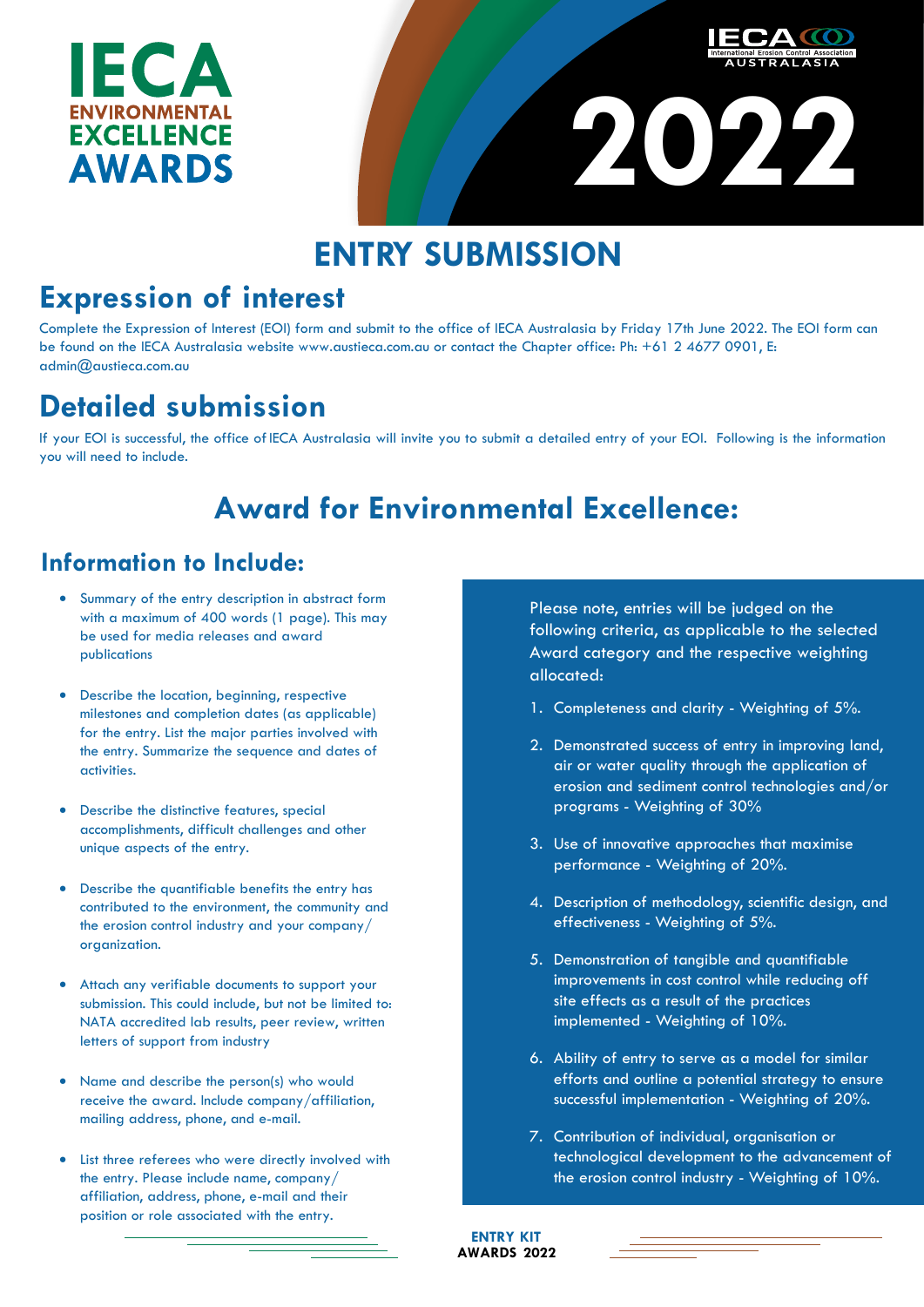



## **ENTRY SUBMISSION**

## **Excellence for Innovation and or Education to the Erosion and Sediment Control Industry:**

### **Information to Include:**

- Summary of the entry description in abstract form with a maximum of 400 words (1 page). This may be used for media releases and award publications
- Describe the location, beginning, respective milestones and completion dates (as applicable) for the entry. List the major parties involved with the entry. Summarize the sequence and dates of activities.
- Describe the distinctive features, special accomplishments, difficult challenges and other unique aspects of the entry.
- Describe the quantifiable benefits the entry has contributed to the environment, the community and the erosion control industry and your company/ organization.
- Attach any verifiable documents to support your submission. This could include, but not be limited to: NATA accredited lab results, peer review, written letters of support from industry
- Name and describe the person(s) who would receive the award. Include company/affiliation, mailing address, phone, and e-mail.
- List three referees who were directly involved with the entry. Please include name, company/affiliation, address, phone, e-mail and their position or role associated with the entry.

Please note, entries will be judged on the following criteria, as applicable to the selected Award category and the respective weighting allocated:

- Completeness and clarity Weighting of 5%. 1.
- Demonstrated success of entry in improving land, 2. air or water quality through the application of erosion and sediment control technologies and/or programs - Weighting of 30%
- Use of innovative approaches that maximise 3. performance - Weighting of 20%.
- Description of methodology, scientific design, and 4. effectiveness - Weighting of 5%.
- Demonstration of tangible and quantifiable 5. improvements in cost control while reducing off site effects as a result of the practices implemented - Weighting of 10%.
- Ability of entry to serve as a model for similar 6. efforts and outline a potential strategy to ensure successful implementation - Weighting of 20%.
- Contribution of individual, organisation or technological development to the advancement of the erosion control industry - Weighting of 10%. 7.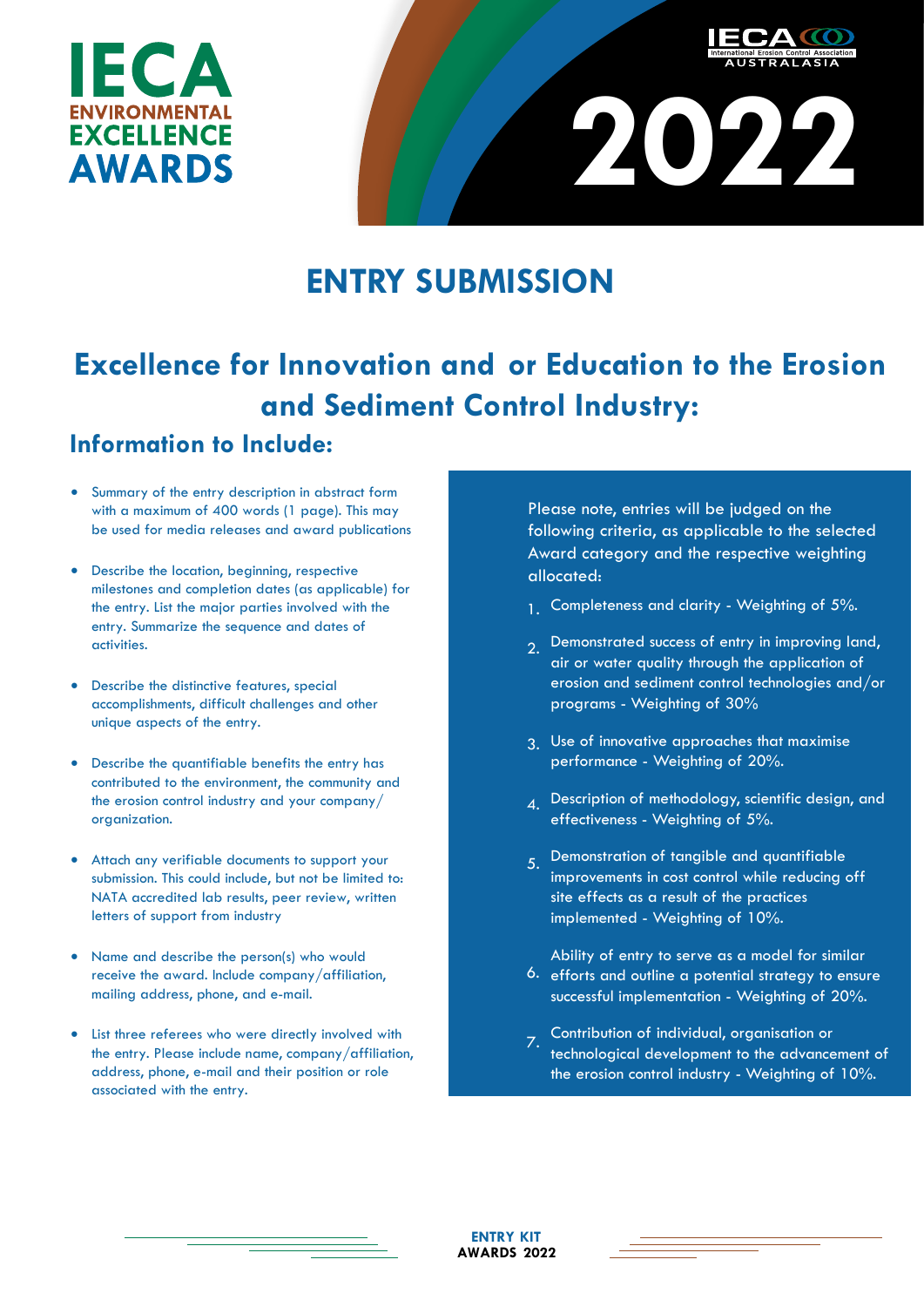



## **ENTRY SUBMISSION**

## **Nomination for the IECA Australasia Environmental Excellence Awards Sustained Contributor:**

Complete the Expression of Interest (EOI) form and submit to the office of IECA Australasia by Friday, 19th August 2022. The EOI form can be found on the IECA Australasia website www.austieca.com.au or contact the Chapter office: Ph: +61 2 4677 0901, E: admin@austieca.com.au

The Sustained Contributor Award recognizes someone who has provided distinguished service and has made outstanding contributions to improve the erosion and sediment control industry for a sustained period of time. Winners of this award will have demonstrated leadership by example through a significant and long-term contribution to the erosion and sediment control industry and/or to IECA through one or more of the following: education, government involvement, research, establishment of standards or policies or the development of technology.

### **Mandatory Content**

- Describe the individual's exceptional service and leadership to IECA and their contribution(s) to improve the erosion and sediment control industry. This could include details such as current employment, professional accomplishments, personal accomplishments, professional involvement and community service.
- Include three (3) professional referees from individuals knowledgeable about the nominee. Referees cannot be from family members of the nominee. Awards committee representatives may contact referees during the review process.

### **Optional Content**

• The nominator may include optional content highlighting the attributes of the individual to supplement the mandatory content. The optional content is the nominator's opportunity to "make the case" for the nomination proposal for the award.

Please note, the following will be taken into consideration when assessing nominations:

- 1. Does the individual demonstrate leadership by example?
- 2. Is the individual known for his/her leadership contributions to IECA and/or the erosion and sediment control profession?
- 3. Is the individual known for his/her technical, policy and/or administrative contributions to IECA and/or the erosion and sediment control profession?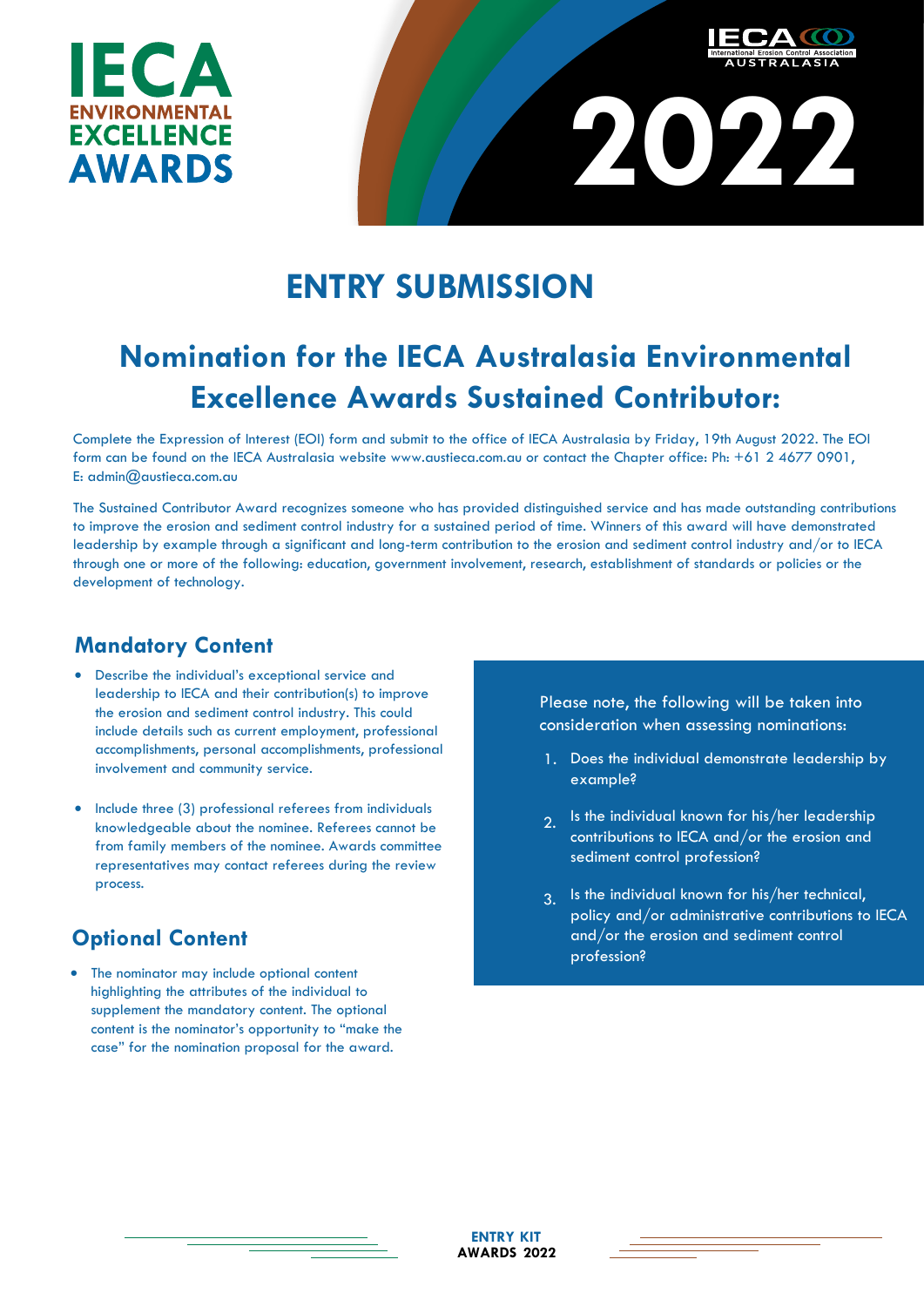



# **ENTRY FEES**

Please note there is no entry fee to submit an EOI.

| <b>AWARD FOR ENVIRONMENTAL</b><br><b>EXCELLENCE</b>                | <b>EXCELLENCE IN INNOVATION</b><br><b>AND/OR EDUCATION TO THE</b>  | <b>SUSTAINED CONTRIBUTOR</b>                          |
|--------------------------------------------------------------------|--------------------------------------------------------------------|-------------------------------------------------------|
| For a project or operation of any                                  | <b>EROSION AND SEDIMENT</b>                                        | For an individual who has                             |
| value                                                              | <b>CONTROL INDUSTRY</b>                                            | provided distinguished service                        |
|                                                                    | For an individual or organization.                                 | to the erosion and sediment<br>control industry for a |
| \$330 (GST incl) - IECA members<br>$$440$ (GST incl) – non-members | \$330 (GST incl) - IECA members<br>$$440$ (GST incl) – non-members | sustained period of time.                             |
|                                                                    |                                                                    | No Fee Applicable                                     |
|                                                                    |                                                                    |                                                       |

Payment can be made either by cheque (made payable to IECA Australasia) or credit card. All payments must be in Australian dollars. A tax invoice/receipt will be issued.

# **Awards Presentation**

Awards will be presented at the official conference dinner of the IECA (Australasia) Erosion and Sediment Control Conference.

For more information regarding the conference please visit www.austieca.com.au.

# **Submission**

**Send your completed entry to:** admin@austieca.com.au

For more information please contact the IECA Australasia office on **+61 2 4677 0901** or email: **admin@austieca.com.au**

**EOI Close** Friday 17th June 2022 **Sustained Contributor Nominations close** Friday 19th August 2022 **Detailed Submission Closes** Friday 19th August 2022

### **Terms and Conditions of Entry**

- EOIs must be received by the COB on Friday 17th June 2022.
- Nomination for Sustained Contributor must be received by the COB on Friday 19th August 2022.
- Detailed submissions along with entry fee must be submitted by the COB Friday 19th August 2022.
- Entry submissions need to clearly show who the entrants are and contact details of the person submitting.
- Entrants must supply an electronic copy of the submission via email or file share to admin@austieca.com.au.
- Judges reserve the right to move an entry into another category. Entrants will be advised.
- Entrants agree to the judges verifying entry claims either with the entrant or other involved parties.
- The judge's decision is final and no correspondence will be entered into.
- Entrants shall not contact the judges for feedback on the judging process or results.
- Finalists may be invited to present a paper outlining their entry at an event appropriate to the social situation at the annual Chapter conference.
- All award finalists and representatives will be required to attend the awards event, where the winners will be announced.
- IECA Australasia Environmental Excellence Awards committee reserves the right to amend these terms and conditions, or issue binding rules on any matter not included in these terms and conditions. Such decisions shall be final.
- Winning submissions may be published in full however any sensitive information can be removed prior, upon discussion with the winners